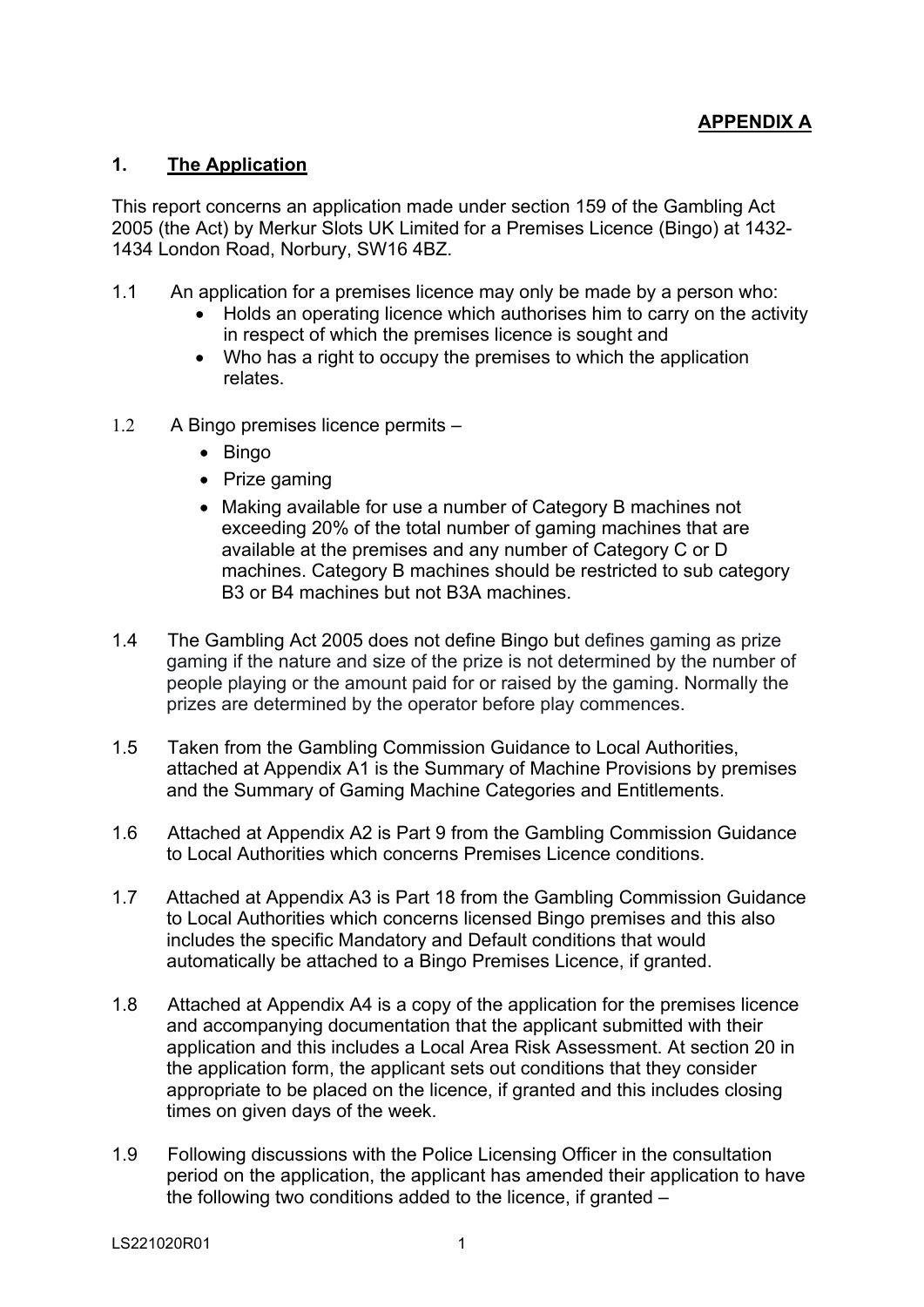- A maglock will be installed and available for use by staff
- There will be no pre-planned single staffing after 8pm daily

## **2. Relevant representations**

- 2.1 Interested parties have made representations on this application and copies are attached at Appendix A5.
- 2.2 An interested party is defined in the Gambling Act 2005 as someone who
	- lives sufficiently close to the premises to be likely to be affected by the authorised activities
	- has business interests that might be affected by the authorised activities
	- represents persons in either of these two groups.
- 2.3 The applicant has been provided with a copy of the representations made. The applicant and those making representations have been made aware of the date, time and location of the Sub Committee hearing.

## **3. Policy Considerations**

3.1 Under the terms of the Act, the Council has published a Statement of Principles. This is available on the Council website at [www.croydon.gov.uk](http://www.croydon.gov.uk/) . Hard copies are also available from the Council's Sustainable Communities Department and copies of the policy will also be available at the licensing sub committee hearing. The following paragraphs from the Statement are considered particularly relevant with regard to this application:

# *PART A*

#### *1. The Licensing Objectives*

*In exercising their functions under the Gambling Act 2005 ('the Act'), licensing authorities must have regard to the licensing objectives as set out in section 1 of the Act which the authority seeks to promote through this Statement of Principles. The licensing objectives are:*

- *Preventing gambling from being a source of crime or disorder, being associated with crime or disorder or being used to support crime*
- *Ensuring that gambling is conducted in a fair and open way*
- *Protecting children and other vulnerable persons from being harmed or exploited by gambling.*

*It should be noted that the Gambling Commission has stated: 'The requirement in relation to children is explicitly to protect them from being harmed or exploited by gambling'. The Council is aware of the National Strategy to Reduce Gambling Harms and the importance of close working between teams to deliver important results in promoting the third licensing objective of 'protecting children and other vulnerable persons from being harmed or exploited by gambling'. A database of national, regional and local initiatives can be found on the Commission website.*

*The Council is aware that, as provided by Section 153 of the Act, in making decisions about premises licences and temporary use notices it should aim to permit the use of premises for gambling in so far as it thinks it is:*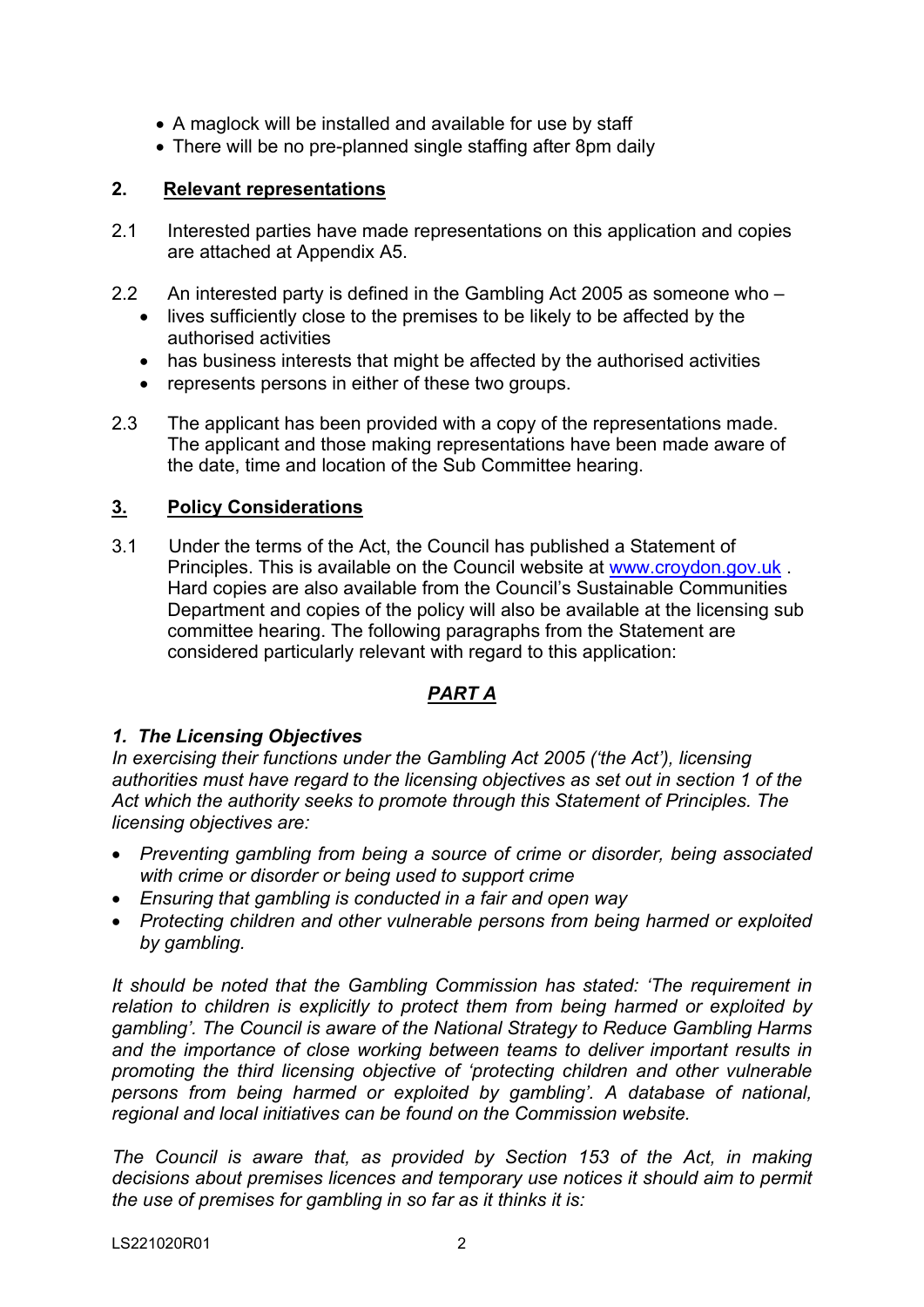- *in accordance with any relevant code of practice issued by the Gambling Commission; and*
- *in accordance with any relevant guidance issued by the Gambling Commission; and*
- *reasonably consistent with the licensing objectives; and*
- *in accordance with the authority's statement of principles.*

## *PART B*

#### *PREMISES LICENCES*

#### *1. General Principles*

*Premises licences are subject to the requirements set-out in the Act and regulations, as well as specific mandatory and default conditions which are detailed in regulations issued by the Secretary of State. Licensing authorities are able to exclude default conditions and also attach others, where it is believed to be appropriate. The Guidance makes clear that Licensing authorities should not turn down applications for premises licences where relevant objections can be dealt with through the use of conditions.*

*It is appreciated that as per the Guidance for local authorities "moral or ethical objections to gambling are not a valid reason to reject applications for premises licences" In addition, whereas previous legislation required that the grant of certain gambling permissions should take account of whether there was unfulfilled demand for the facilities, this is no longer the case and each application must be considered on its merits without regard to demand.*

*Location - The Council is aware that demand issues cannot be considered with regard to the location of premises but that considerations in terms of the licensing objectives can be. As per the Guidance for local authorities, this authority will pay particular attention to the protection of children and vulnerable persons from being harmed or exploited by gambling, as well as issues of crime and disorder.*

*Croydon is a very diverse borough, both culturally and socio economically and also has areas where levels of crime and disorder and anti-social behaviour are more prevalent than in others.* 

*The Gambling Commission's Licence Conditions and Codes of Practice (LCCP), formalise the need for operators to consider local risks. The current version, effective from 31 October 2020, is available on the Gambling Commission's website.*

*In this regard, operators are specifically referred to the Social Responsibility (SR) code 10.1.1 which requires all premises licensees to assess the local risks to the licensing objectives posed by the provision of gambling facilities at*

*each of their premises, and have policies, procedures and control measures to mitigate those risks. In undertaking their risk assessments, they must take into account relevant matters identified in the Council's statement of licensing policy (Statement of Principles).*

LS221020R01 3 *This Council expects all operators to prepare robust and considered assessments of the local risks to the licensing objectives posed by the provision of gambling facilities at the application premises and address any factors that may have a negative impact*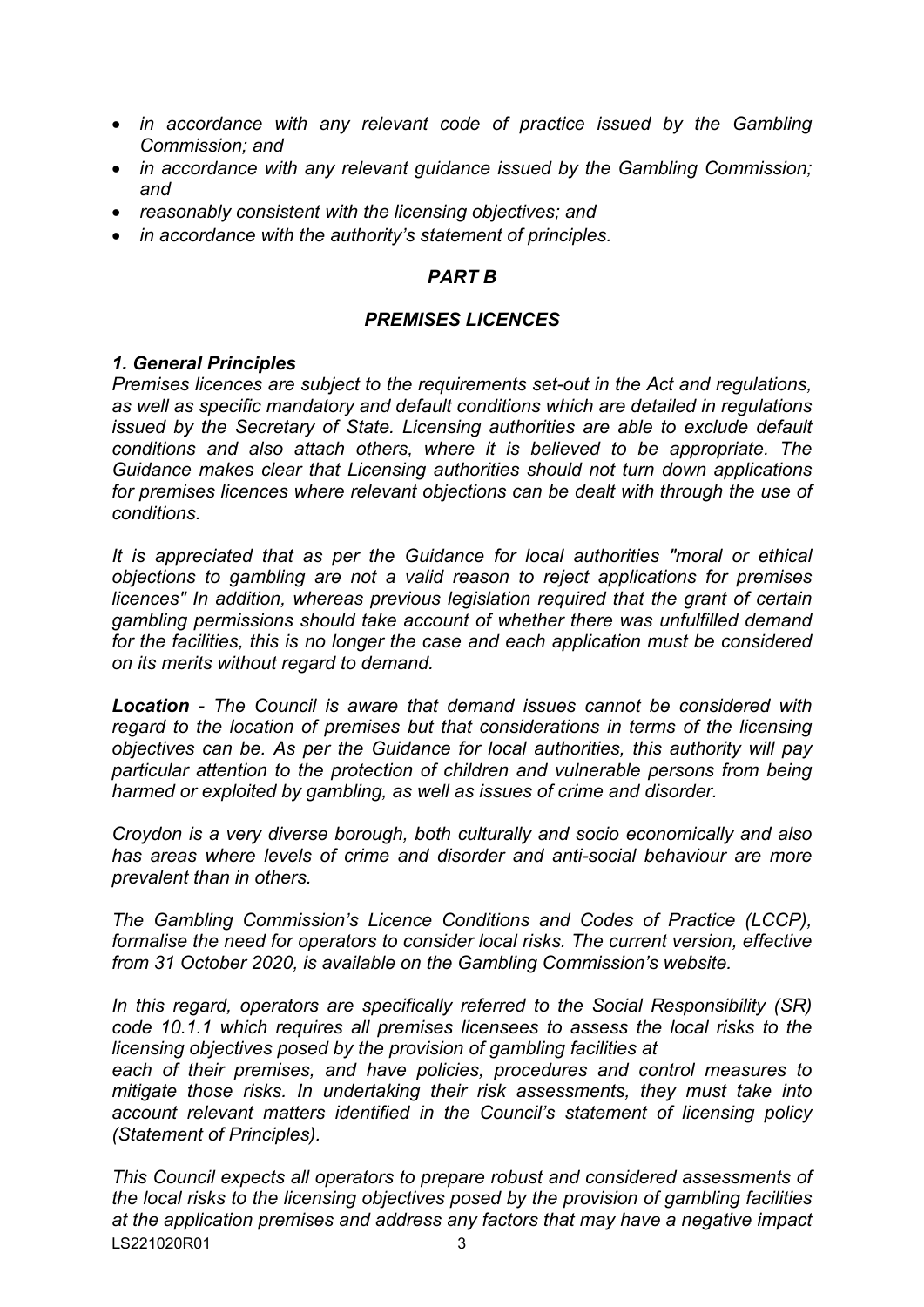*on the licensing objectives. In addition, the Council expects all operators to review (and update as necessary) their local risk assessments:*

- *to take account of significant changes in local circumstances, including those identified in this statement of licensing policy;*
- *when there are significant changes at a licensee's premises that may affect their mitigation of local risks;*
- *when applying for a variation of a premises licence; and*
- *in any case, undertake a local risk assessment when applying for a new premises licence.*

*It is not possible to provide a complete list of factors to consider in relation to the risk assessment but the following are examples of the factors the Council would expect gambling operators to consider –*

- *The location of schools, sixth form colleges and youth centres in the local area of the licensed or application premises, with reference to the potential risk of under age gambling or the direct exposure to gambling by under age persons as a result and the mitigation measures the operator intends to introduce to reduce any such risks;*
- *The location of hostels or places offering support services for vulnerable people, such as those with addiction issues in the local area of the licensed or application premises. The Council expects operators to give very careful consideration to the suitability of locating new licensed premises close to such sensitive premises, or to varying the terms of existing licenses in such areas, given the greater risk of problem gambling amongst these groups and would expect to see clear and robust mitigation measures from the operator on how they would intend to reduce any such risks;*
- *Any reasonably available information about issues with problem gambling in the area of the licensed or application process. In assessing the negative impact premises may have on the licensing objectives, the Council will expect operators to include consideration of the existing density of licensed gambling premises and the status of the night time economy in the area local to their licensed or application premises. The Council will expect operators to particularly assess the risk of gambling being a source of crime, being associated with crime or being used to support crime in that area and to set out any mitigation measures they would intend to introduce to reduce any such risks.*
- *The Council will expect operators, perhaps in prior discussions with the Police, to assess patterns of crime, disorder and anti-social behaviour in the area local to the licensed or application premises, specifically that linked to gambling premises and set out the measures they believe will mitigate any risks of their premises having a negative impact on those crime etc. patterns.*

*While none of the above preclude any application being made and each application will be decided on its merits, it is expected that any application will demonstrate how potential risks/concerns can be overcome.*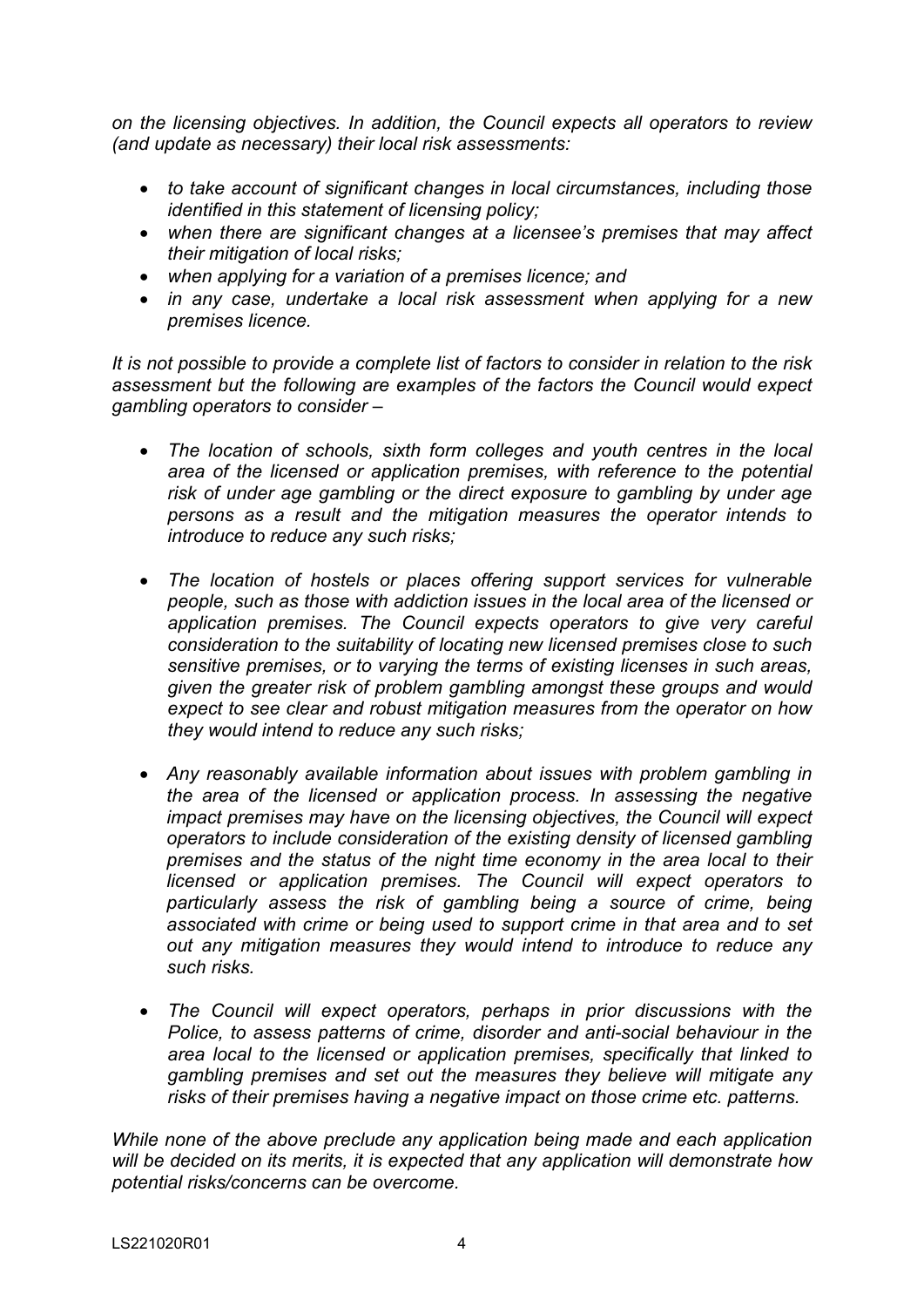*The Council will expect licensees to share their risk assessment with licensing authorities when applying for a premises licence or applying for a variation to existing licensed premises, or otherwise at the request of the licensing authority, such as, for example, when there is an inspection of a premises. Ideally, a copy of the current local area risk assessments will be kept at the licensed premises.*

### *Local Area Profiles*

*The Council is aware of the Gambling Commission recommendation that licensing authorities map and prepare their own assessments of local risks, in the form of local area profiles. Such profiles will be prepared and be available for operators to utilise when preparing their risk assessments through a specific request to the Council licensing team.*

*Undoubtedly, such local areas profiles will develop over time but at the outset, to assist operators, they will incorporate data on the matters listed above.*

*Duplication with other regulatory regimes - The Council will seek to avoid any duplication with other statutory/regulatory systems where possible, including planning. The Council will not consider whether a licence application is likely to be awarded planning permission or building regulations approval, in its consideration of it. It will, however, listen to, and consider carefully, any concerns about conditions which are not able to be met by licensees due to planning restrictions, should such a situation arise. Operators are also reminded of the 'Sui Generis Use Class' status of betting shops in the Planning context which came into being in 2016.*

*Licensing objectives - Premises licences granted must be reasonably consistent with the licensing objectives. With regard to these objectives, the Council has considered the Guidance to local authorities:*

*Preventing gambling from being a source of crime or disorder, being associated with crime or disorder or being used to support crime - The Council is aware that the Gambling Commission takes a leading role in preventing gambling from being a source of crime. The Guidance does however envisage that licensing authorities should pay attention to the proposed location of gambling premises in terms of this licensing objective. Therefore, where an area has known high levels of organised crime this authority will carefully consider the effect on the licensing objectives of gambling premises being located in this area and whether additional conditions may be appropriate. The Council is aware of the distinction between disorder and nuisance and in determining whether disorder may occur, will consider factors such as whether police assistance was required and how threatening the behaviour was to those who could see or hear it, so as to make that distinction.* 

*Ensuring that gambling is conducted in a fair and open way - The Council has noted that licensing authorities would generally not be expected to become concerned with ensuring that gambling is conducted in a fair and open way as this will be addressed via operating and personal licences. However its role with regard to tracks is explained in more detail at paragraph 7.*

*Protecting children and other vulnerable persons from being harmed or exploited by gambling – The Council notes that this objective means preventing children from*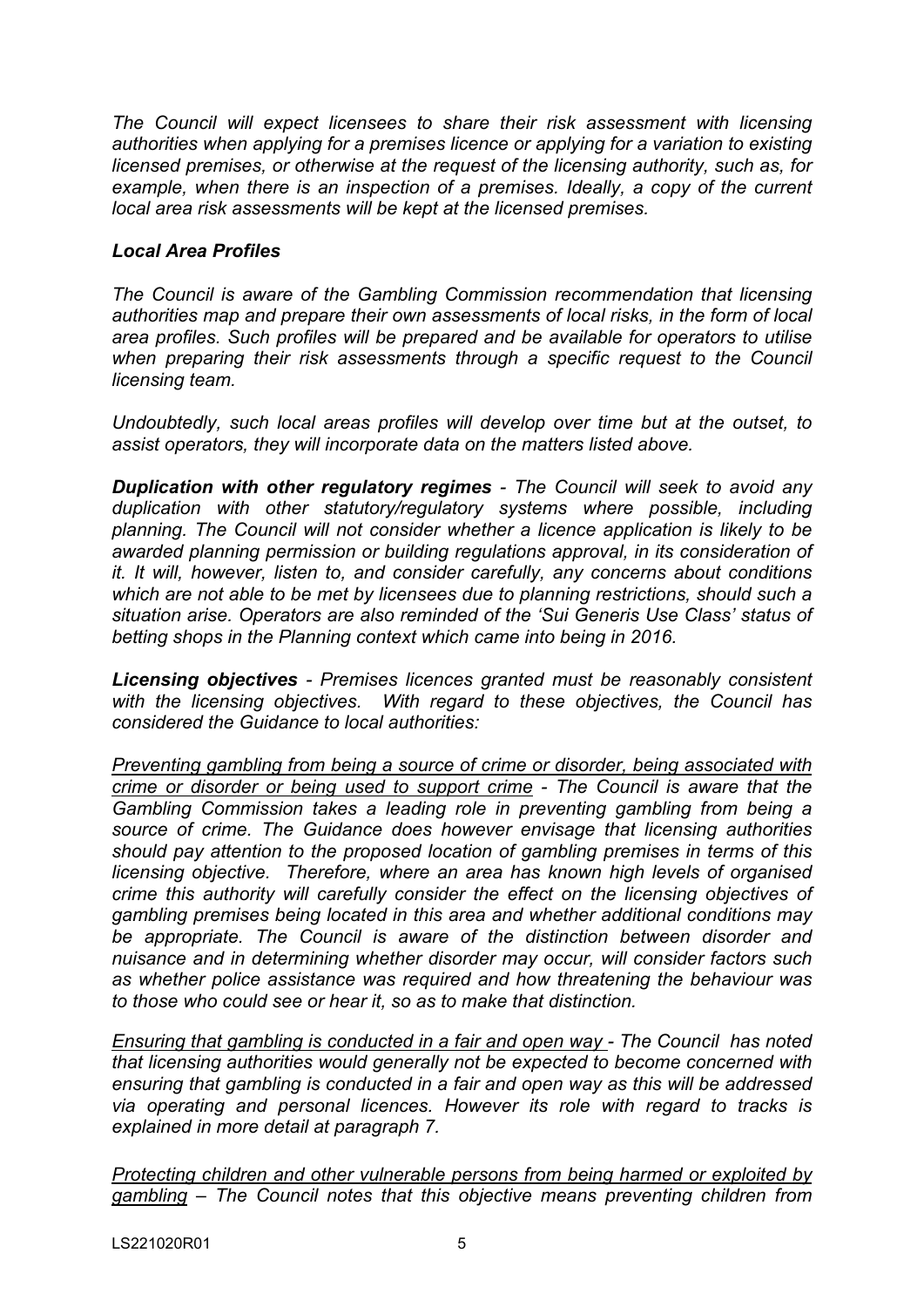*taking part in gambling and is aware of the content of the following paragraphs in the statutory guidance –*

*The Gambling Act 2005 permits the advertising of gambling in all forms, provided that it is legal and there are adequate protections in place to prevent such advertisements undermining the licensing objectives. The Advertising Standards Authority (ASA) is the UK's independent regulator of advertising. It enforces the UK Advertising Codes (the Codes), written by the Committees of Advertising Practice. The Codes cover the content and placement of advertising and are designed to ensure that advertisements for gambling products are socially responsible, with particular regard to the need to protect children, young persons under 18 and other vulnerable persons from being harmed or exploited. The Codes also require that advertisements for gambling products or services do not mislead. Any complaint about the content and placement of advertising or marketing communications should be sent directly to the ASA. (1.19)*

*The LCCP requires licensees to ensure that their policies and procedures for preventing underage gambling take account of the structure and layout of their gambling premises. This therefore requires licensees not only to be able to supervise their premises but also that they should mitigate the risks of under 18s being attracted to enter premises by the products available within them. Where a licensing authority has concerns that such products are visible, they could for example require the licensee to re-site the products out of view. (7.29)*

*The Council will therefore consider, as suggested in the Guidance, whether specific measures are required at particular premises, with regard to this licensing objective. Appropriate measures may include:*

- *proof of age schemes*
- *supervision of entrances*
- *supervision of machine areas*
- *physical separation of areas*
- *appropriate notices/signage*
- *location of entry*

*The Council will make itself aware of the Codes of Practice which the Gambling Commission issues as regards this licensing objective, in relation to specific premises. In addition, the Council is aware of the concerns set out by the Gambling Commission in their briefing paper entitled 'Gambling-related harm as a public health issue' dated February 2018, of the advice to local authorities from the Local Government Association in their document entitled 'Tackling gambling related harm – A whole Council approach', last updated in November 2018 and of the National Strategy to Reduce Gambling Harms, which was most recently updated on 8 December 2020.*

*The Council is also aware of the Social Responsibility Charter for Gaming Machines in Pubs, produced by the British Beer & Pub Association (BBPA) and UK Hospitality, which 'sets out a Code of Practice with regards to gaming machines in pubs, and in particular the steps to take to tackle and prevent under-age players of these machines.'*

LS221020R01 6 *As regards the term "vulnerable persons" it is noted that the Gambling Commission is not seeking to offer a definition but states that "it will for regulatory purposes*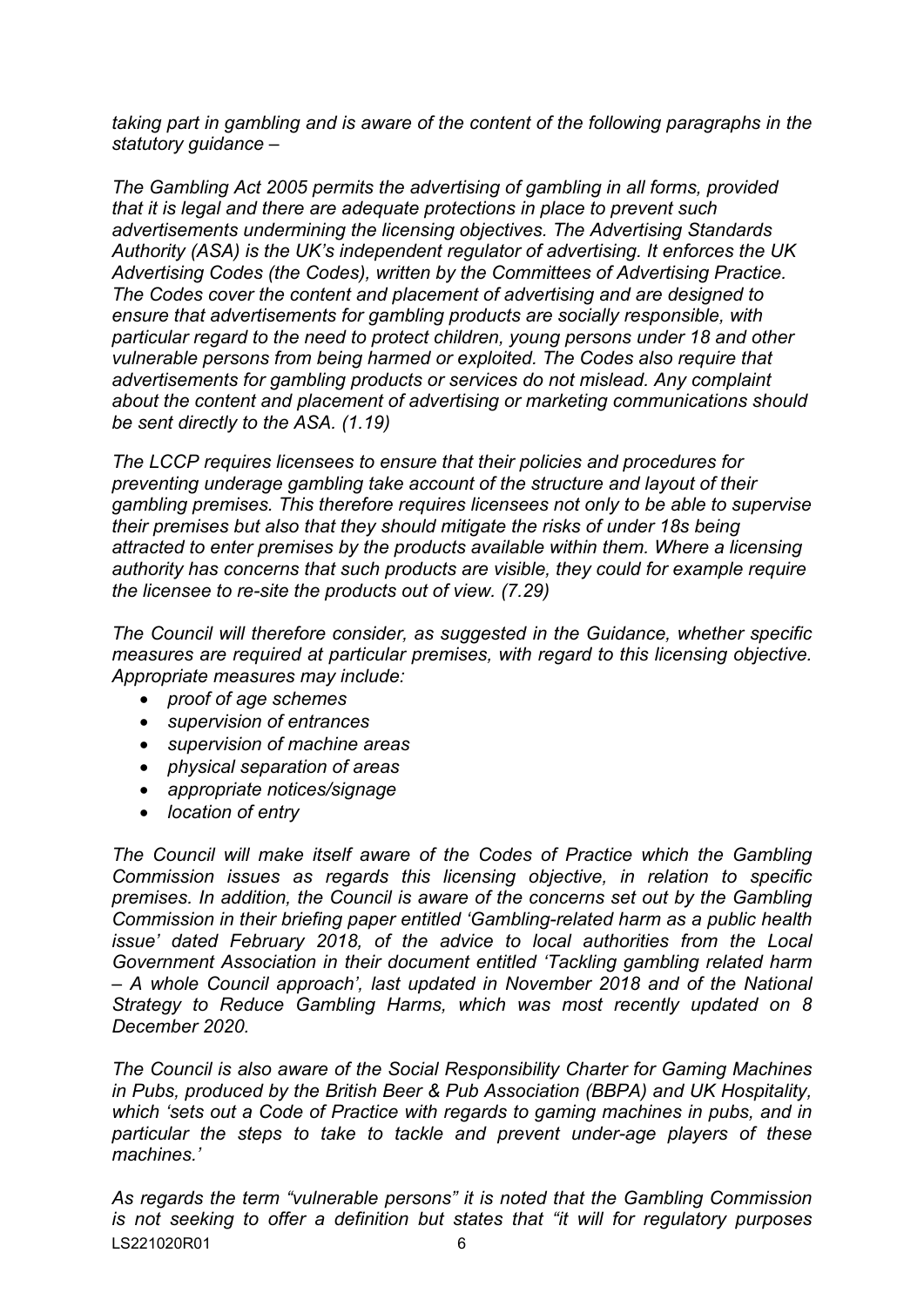*assume that this group includes people who gamble more than they want to; people who gamble beyond their means; and people who may not be able to make informed or balanced decisions about gambling due to a mental impairment, alcohol or drugs." In relation to this licensing objective, the Council will consider each application on a case by case basis. Should a practical definition prove possible in future then this policy statement will be updated.*

*Conditions – The starting point when considering an application is that it will be granted subject only to the mandatory and default conditions and additional conditions will only be imposed where there is evidence of a risk to the licensing objectives, such that there is a need to supplement the existing mandatory and default conditions.*

*Any additional conditions attached to licences will be proportionate and will be:*

- *relevant to the need to make the proposed building suitable as a gambling facility;*
- *directly related to the premises and the type of licence applied for;*
- *fairly and reasonably related to the scale and type of premises; and*
- *reasonable in all other respects.*

*Decisions upon additional conditions will be made on a case by case basis, although there will be a number of measures that the Council will consider utilising should there be a perceived need. There are specific comments made in this regard under some of the licence types below.* 

*The Council may consider measures to meet the licensing objectives, such as:*

- *leaflets giving assistance to problem gambling to be clearly displayed in all areas of the premises*
- *self exclusion forms to be made available for customer use*
- *machines such as fixed odds betting terminals to clearly display odds*
- *ATM or cash terminals to be sited away from gaming machines*
- *Details of the GamCare helpline and website to be displayed prominently in premises*

*The Council will also consider specific measures which may be required for buildings which are subject to multiple premises licences. Such measures may include the supervision of entrances; segregation of gambling from non-gambling areas frequented by children; and the supervision of gaming machines in non-adult gambling specific premises in order to pursue the licensing objectives. These matters are in accordance with the Guidance.*

*The Council will also ensure that where category C or above machines are on offer in premises to which children are admitted:*

- *all such machines are located in an area of the premises which is separated from the remainder of the premises by a physical barrier which is effective to prevent access other than through a designated entrance;*
- *only adults are admitted to the area where these machines are located;*
- *access to the area where the machines are located is supervised;*
- *the area where these machines are located is arranged so that it can be observed by the staff or the licence holder; and*
- *at the entrance to and inside any such areas there are prominently displayed notices indicating that access to the area is prohibited to persons under 18.*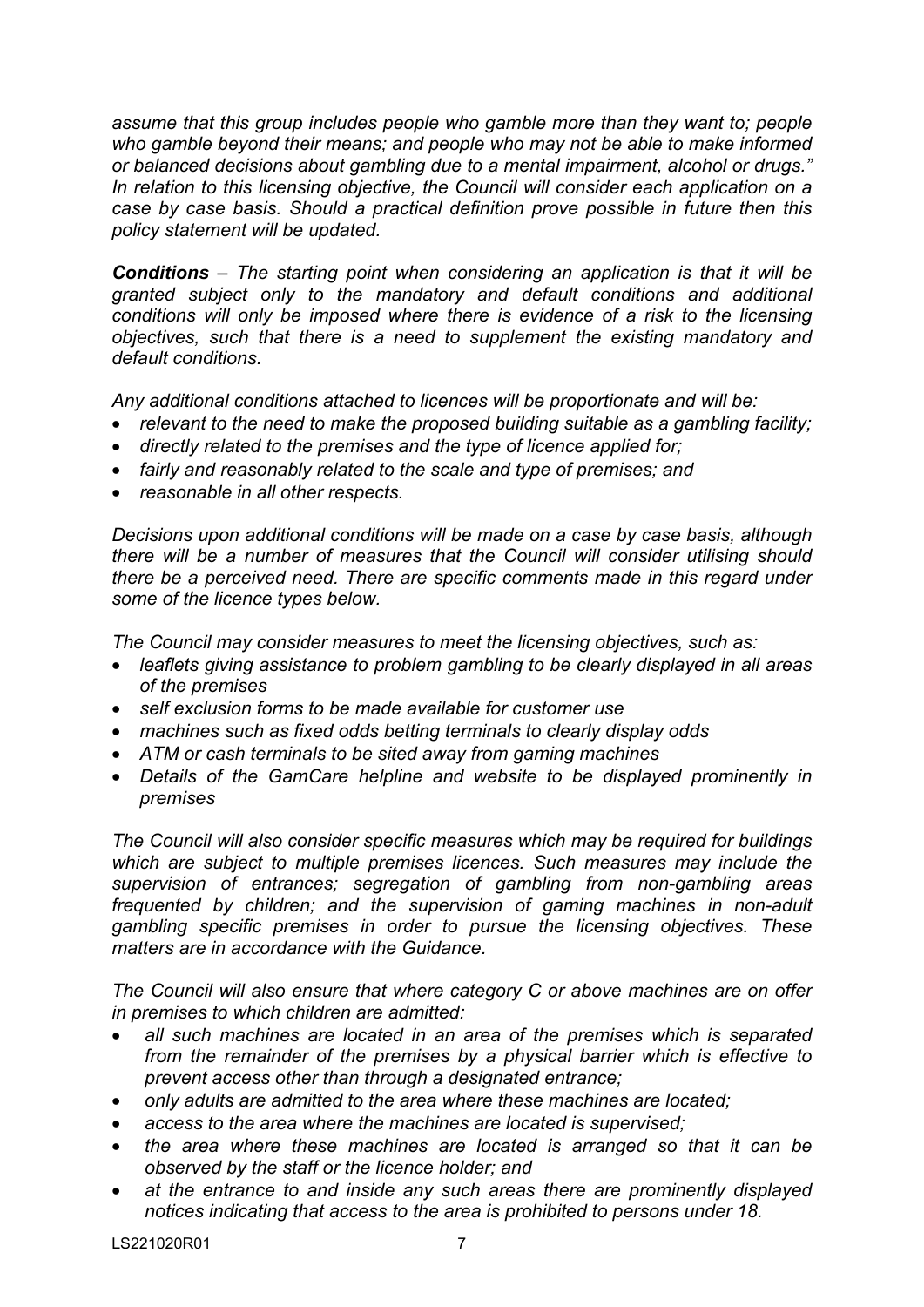*These considerations will apply to premises including buildings where multiple premises licences are applicable.*

*A summary of machine provisions by premises is provided in Appendix A and a summary of gaming machine categories and entitlements in Appendix B of the Statutory Guidance published by the Gambling Commission.*

*The Council is aware that tracks may be subject to one or more than one premises licence, provided each licence relates to a specified area of the track. There cannot be more than one premises licence covering the same area of the track. As per the Guidance, the Council will consider the impact upon the third licensing objective and the need to ensure that entrances to each type of premises are distinct and that children are excluded from gambling areas where they are not permitted to enter.*

*It is noted that there are conditions which the Council cannot attach to premises licences which are:*

- *any condition on the premises licence which makes it impossible to comply with an operating licence condition;*
- *conditions relating to gaming machine categories, numbers, or method of operation;*
- *conditions which provide that membership of a club or body be required (the Gambling Act 2005 specifically removes the membership requirement for casino and bingo clubs and this provision prevents it being reinstated); and conditions in relation to stakes, fees, winning or prizes.*

*Door Supervisors – this Council notes that licensing authorities may consider whether there is a need for door supervisors in terms of the licensing objectives of protecting children and vulnerable persons from being harmed or exploited by gambling, and also in terms of preventing premises becoming a source of crime. Whilst there is currently no apparent evidence that the operation of betting offices requires door supervisors for the protection of the public, this authority will consider making a door supervision requirement with regard to a betting office if there is clear evidence from the history of trading at the premises that the premises cannot be adequately supervised from the counter and/or that door supervision is both necessary and proportionate.*

*Where operators and the Council decide that supervision of entrances/machines is appropriate for particular cases, it will need to be decided whether these staff need to be Security Industry Authority (SIA) licensed or not. Furthermore, if a person carries out 'door supervisor' duties but is exempt from the requirement to be licensed by the SIA, the Council will expect that person to be trained to a nationally recognised standard and be able to show that they have undergone relevant and appropriate police records checks. Door supervision will not, however be seen in isolation as the only remedy for concerns and the Council will consider other options, if considered appropriate, to achieve the licensing objectives.*

#### *5. Bingo premises*

#### *The Council notes that the Guidance states:*

LS221020R01 8 *Licensing authorities need to satisfy themselves that bingo can be played in any bingo premises for which they issue a premises licence. An operator may choose to vary their licence to exclude a previously licensed area of that premises, and then*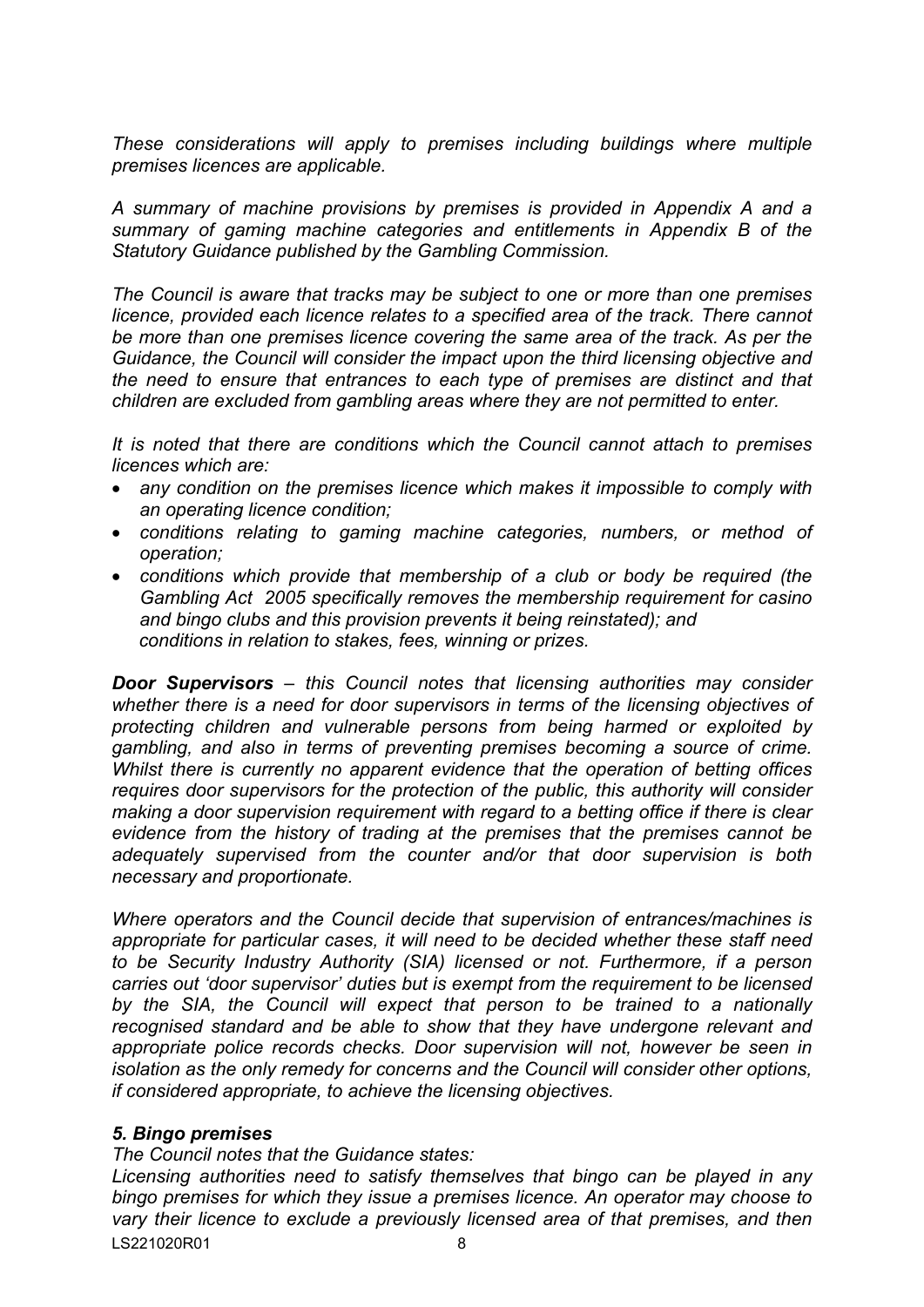*apply for a new premises licence, or multiple new premises licences, with the aim of creating separate premises in that area. Essentially providing multiple licensed premises within a single building or site. Before issuing additional bingo premises licences, licensing authorities need to consider whether bingo can be played at each of those new premises (18.5).*

*Children and young people are allowed into bingo premises; however they are not permitted to participate in the bingo and if category B or C machines are made available for use these must be separated from areas where children and young people are allowed. Social Responsibility (SR) code 3.2.5 (3) states that 'licensees must ensure that their policies and procedures take account of the structure and layout of their gambling premises' in order to prevent underage gambling (18.7).*

*S.172(7) (of the Act), as amended, provides that the holder of a bingo premises licence may make available for use a number of category B gaming machines not exceeding 20% of the total number of gaming machines on the premises. For example, a premises with a total of 25 gaming machines available for use can make five or fewer category B3 gaming machines available on that premises. Premises that were licensed before 13 July 2011 are entitled to make available eight category B gaming machines, or 20% of the total number of gaming machines, whichever is the greater. There are no restrictions on the number of category C or D machines that can be made available. Regulations state that category B machines at bingo premises are restricted to sub-category B3 (SI 2007/2158: Categories of Gaming Machine Regulations 2007) (but not B3A) and B4 machines. Licensing authorities should ensure that gambling machines are made available for use in a manner consistent with our guidance within Part 16. For the purpose of calculating the category B machine entitlement in gambling premises, gaming machines should only be counted if they can be played simultaneously by different players without physical hindrance. This includes tablets. (18.8)*

*The gaming machines must remain within the licensed area covered by the premises licence. In the unusual circumstance that an existing bingo premises covered by one premises licence applies to vary the licence and acquire additional bingo premises licences (so that the area that was the subject of a single licence will become divided between a number of separate licensed premises) it is not ``permissible for all of the gaming machines to which each of the licences brings an entitlement to be grouped together within one of the licensed premises (18.9).*

*The Council will have regard to the Guidance on the issues that licensing authorities should take into account in relation to the suitability and layout of bingo premises.*

#### *10. Reviews*

*Requests for a review of a premises licence can be made by interested parties or responsible authorities however, it is for the Council to decide whether the review is to be carried-out. This will be on the basis of whether the request for the review is relevant to the matters listed below, in that the request is:*

- *in accordance with any relevant code of practice issued by the Gambling Commission;*
- *in accordance with any relevant guidance issued by the Gambling Commission;*
- *reasonably consistent with the licensing objectives; and*
- *in accordance with the authority's statement of licensing policy.*